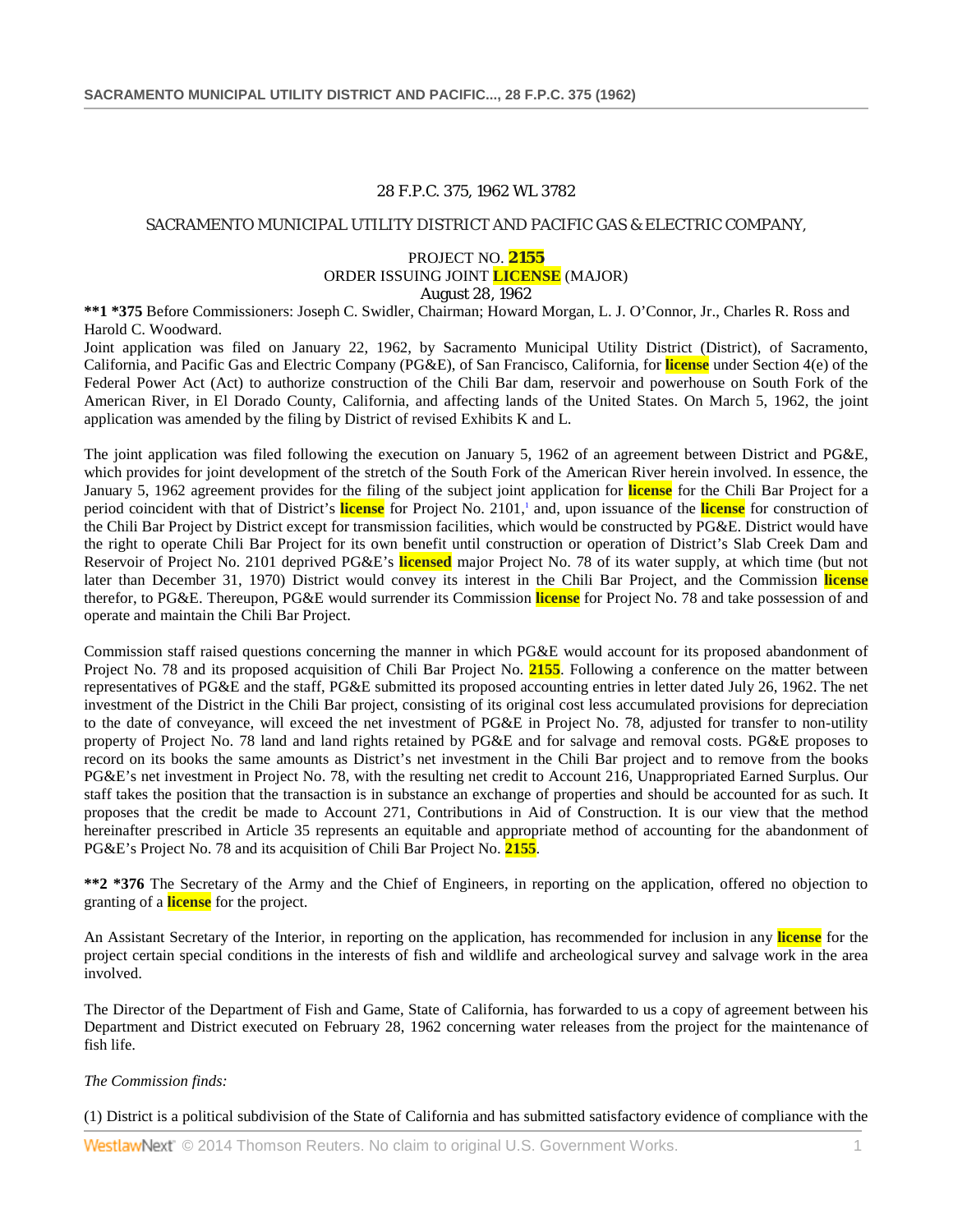requirements of all applicable State laws insofar as necessary to effect the purposes of a **license** for the proposed project.

(2) PG&E is a corporation organized under the laws of the State of California and has submitted satisfactory evidence of compliance with the requirements of all applicable State laws insofar as necessary to effect the purposes of a **license** for the proposed project.

(3) The proposed project will affect lands of the United States.

(4) The proposed project will consist of:

(a) All lands constituting the project area and enclosed by the project boundary or the limits of which are otherwise defined, and/or interest in such lands necessary or appropriate for the purposes of the project, whether such lands or interest therein are owned or held by the applicant or by the United States; the general location of such project area being shown and described by certain exhibits which formed part of the application for **license** and which are designated and described as follows:

*Exhibit J:* (FPC No. 2155-2) entitled 'White Rock Division-Plan and Profile' insofar as it shows the general location of the Chili Bar Dam, Reservoir, and Powerhouse; and

*Exhibit K-2:* (FPC No. **2155**-11) entitled 'White Rock Division-Chili Bar Reservoir.'

(b) All project works consisting principally of:

A concrete gravity dam, designated Chili Bar Dam and located on the South Fork of American River, about 90 feet high and 387 feet long with an uncontrolled overflow spillway 180 feet long located near the center of the dam; a reservoir with gross storage capacity of about 4100 acre-feet at normal water surface elevation 1000 feet; and a powerhouse at the foot of the dam near the right river bank containing one generating unit consisting of a turbine rated at 9700 horsepower at an effective head of 57 feet direct connected to a generator rated at 7,800 kva (7,000 kw at 0.9 p.f.); a switchyard; a 69-kv transmission line extending about 4 miles from Chili Bar Power Plant to the existing 69-kv system of Pacific Gas and Electric Company; and appurtenant hydraulic, mechanical, and electrical facilities and miscellaneous project works-the location, nature, and character of which structures are more specifically shown and described by the exhibits hereinbefore cited and by certain other exhibits which formed part of the application for **license** and which are designated and described as follows:

**\*\*3** *Exhibit L-5:* (FPC No. **2155**-12) entitled 'Chili Bar Dam, General Arrangement, Plan';

*Exhibit L-6:* (FPC No. **2155**-13) entitled 'Chili Bar Dam, General Arrangement, Elevations & Sections'; and

**\*377** *Exhibit M:* Consisting of two typewritten pages entitled 'General Description of Equipment', filed March 21, 1960, insofar as it pertains to Chili Bar Project except for transmission facilities and spillway gates.

(c) All other structures, fixtures, equipment or facilities used or useful in the maintenance and operation of the project and located on the project area, including such portable property as may be used or useful in connection with the project or any part thereof, whether located on or off the project area, if and to the extent that the inclusion of such property is approved or acquiesced in by the Commission; also, all riparian or other rights, the use or possession of which is necessary or appropriate in the maintenance and operation of the project.

(5) Public notice of the filing of the original application for Project No. **2155**, which included the Slab Creek and White Rock developments, as well as the Chili Bar Project, was given as required by the Act. There are no pending protests or petitions to intervene in Project No. **2155**.

(6) The issuance of a **license** as hereinafter provided will not affect a Government dam or the development of any water resources for public purposes which should be undertaken by the United States.

(7) The issuance of a **license** as hereinafter provided will not interfere or by inconsistent with any reservation or withdrawal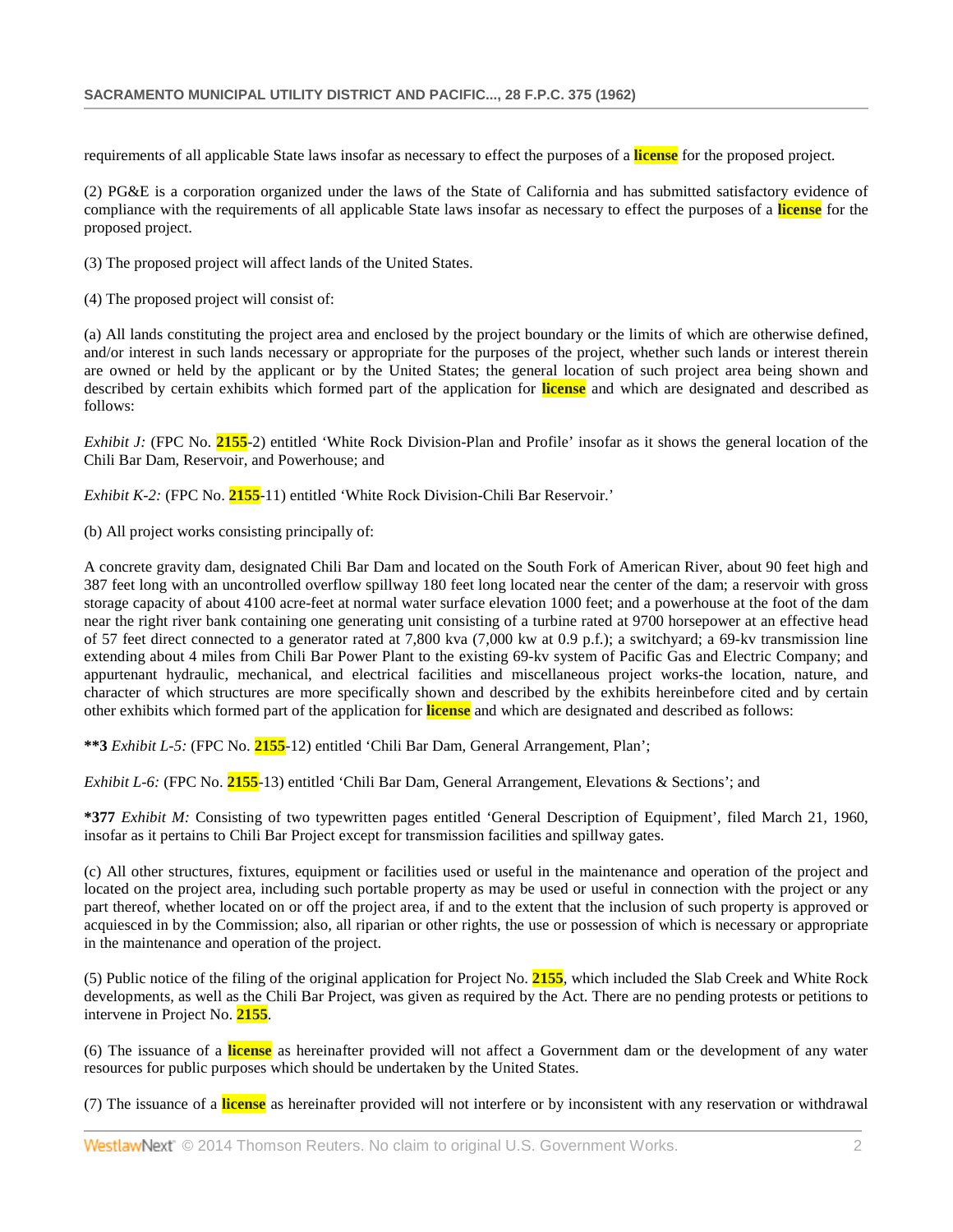of public lands.

(8) The project is best adapted to a comprehensive plan for improving and developing a waterway or waterways for the use or benefit of interstate or foreign commerce, for the improvement and utilization of water-power development, and for other beneficial public uses, including recreational purposes, under the terms and conditions hereinafter imposed.

(9) The switchboard and 69-kv transmission line mentioned in finding (4)(b) above are parts of the project within the meaning of Section 3(11) of the Act and should be included in the **license** for the project.

(10) The installed horsepower capacity of the proposed project hereinafter authorized for the purpose of computing the capacity component of the administrative annual charges is 9,360 horsepower.

(11) The amount of annual charges to be paid under the **license** for the purpose of reimbursing the United States for the costs of administration of Part I of the Act is reasonable as hereinafter fixed and specified, and the amount of annual charges to be paid under the **license** for the use, occupancy and enjoyment of its lands, including transmission line right-of-way, should be determined later as hereinafter provided.

(12) In accordance with Section 10(d) of the Act, the specified rate of return upon the net investment in the project, and the proportion of surplus earnings to be paid into and held in amortization reserves, are reasonable as hereinafter provided.

**\*\*4** (13) The energy to be generated by the proposed project would be utilized in the electric utility system of either of Joint Applicants.

(14) The exhibits designated and described in finding (4) above conform to the Commission's rules and regulations and should be approved as part of the **license** for the project to the extent indicated in said finding.

## *The Commission orders:*

(A) This **license** is hereby issued jointly to Sacramento Municipal Utility District and Pacific Gas and Electric Company (Licensees) under Section 4(e) of the Federal Power Act for a period effective as of July 1, 1962 and terminating July 31, 2007, for the construction, operation and maintenance of Chili Bar Project No. **2155** to be located on South Fork of the American River in El Dorado County, California, and affecting lands of the United States, subject to the terms and conditions of the Federal Power Act, which is incorporated herein by reference as a part of this **license**, and subject to such rules and regulations as the **\*378** Commission has issued or prescribed under the provisions of the Act; *provided, however*, that PG&E shall surrender its **license** for Project No. 78 upon taking possession of the project works to be constructed by District under this **license**.

(B) This **license** is also subject to the terms and conditions set forth in Form L-2, December 15, 1953, entitled 'Terms and Conditions of **License** for Unconstructed Major Project Affecting Lands of the United States,' (17 FPC 62), which terms and conditions are attached hereto and made a part hereof, except for Article 20 thereof; and subject to the following special conditions set forth herein as additional articles:

*Article 25*. The Licensees shall commence construction of the project works within one year of the effective date of this **license**, shall thereafter in good faith and with due diligence prosecute such construction, and shall complete construction of such project works within three years from the effective date of this **license**.

*Article 26*. The Licensees shall within one year from the date of completion of the project, file with the Commission revised Exhibits F and K to define the final project boundary including transmission line rights-of-way in accordance with the rules and regulations of the Commission.

*Article 27*. The Licensees shall operate the Chili Bar Diversion Dam and Power Plant so as to smooth the downstream discharge and maintain stream flow; change of controllable discharge shall be gradual and at no greater rate than will increase or decrease the stage of the river by one foot in elevation during any one hour period, such changes in the stage to be measured at a control point of representative width downstream from Chili Bar Dam by the stream gage installed under the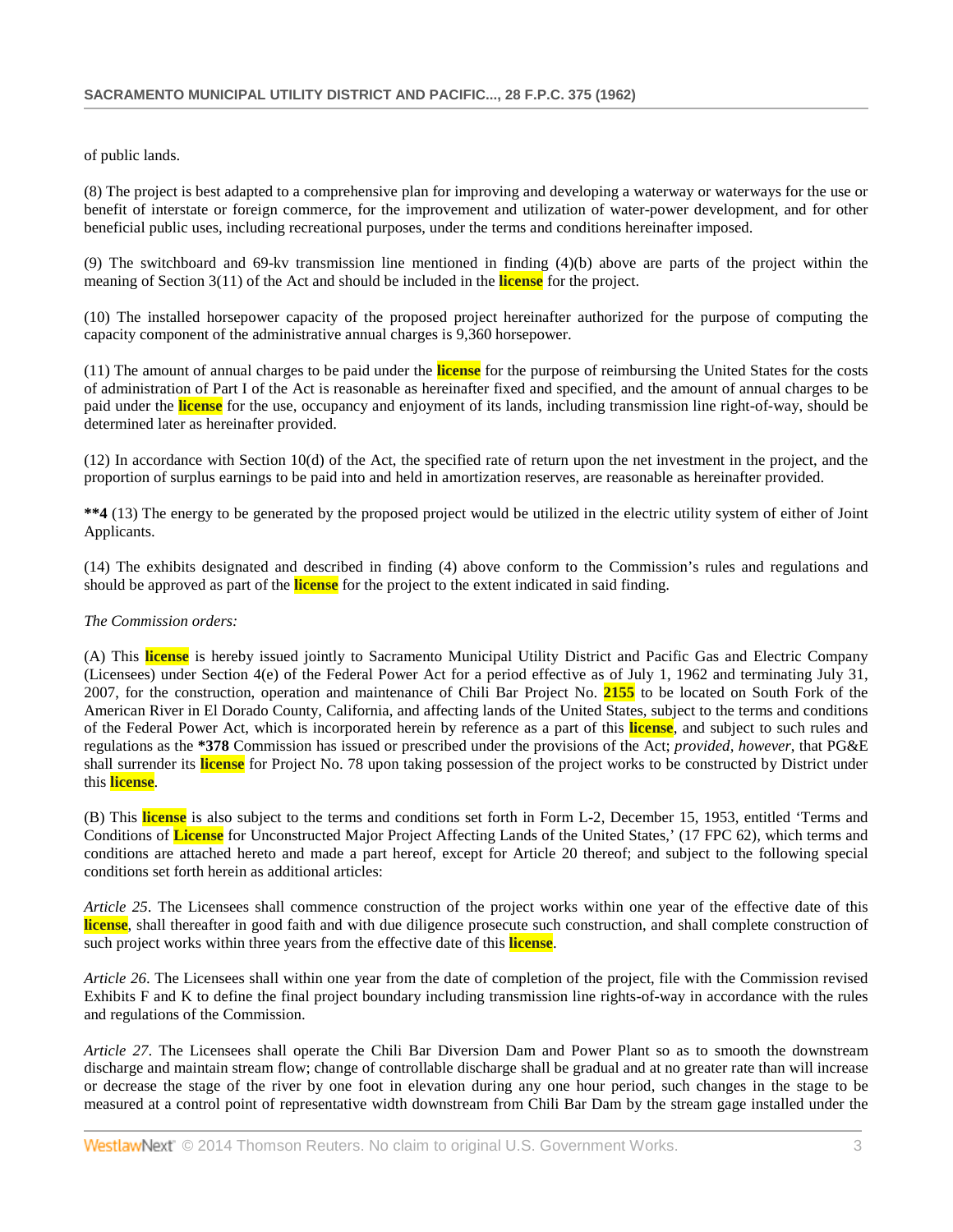supervision of the U.S. Geological Survey pursuant to Article 6 of Form L-2 of FPC **License** 2101; provided that at no time shall the flow past the gaging station be less than 100 second feet.

**\*\*5** *Article 28*. The Licensees shall construct, maintain, and operate such protective devices and shall comply with such reasonable modifications of the project structures and operation in the interest of fish and wildlife resources, provided that such modifications shall be reasonably consistent with the primary purpose of the project, as may be prescribed hereafter by the Commission upon its own motion or upon recommendation of the Secretary of the Interior or the California Department of Fish and Game after notice and opportunity for hearing and upon a finding that such modifications are necessary and desirable and consistent with the provisions of the Act: *Provided further*, That subsequent to approval of the final design drawings prior to commencement of construction no modifications of project structures in the interest of fish and wildlife resources which involve a change in the location, height, or main structure of a dam, or the addition of or changes in outlets at or through a dam, or a major change in generating units, or a rearrangement or relocation of a powerhouse, or major changes in a spillway structure shall be required.

*Article 29*. Whenever the United States shall desire, in connection with the project, to construct fish handling facilities or to improve the existing fish handling facilities at its expense, the Licensees shall permit the United States or its designated agency to use, free of cost, such of Licensees' lands and interests in lands, reservoirs, waterways and project works as may be reasonably required to complete such fish handling facilities or such improvements thereof. In addition, after notice and opportunity for hearing the Licensees shall modify the project operation as may be prescribed by the Commission, consistent with the primary purpose of the project, in order to permit the maintenance and operation of the fish handling facilities constructed or improved by the United States under the provisions of this article. This article shall not be interpreted **\*379** to place any obligation on the United States to construct or improve fish handling facilities or to relieve the Licensees of any obligation under this **license**.

*Article 30*. The Licensees shall, after notice and opportunity for hearing, coordinate the operation of the project, hydraulically and electrically, with such other power systems and in such manner as the Commission may direct in the interest of power and other beneficial public uses of water resources, the benefits of which shall be shared equitably by the participants in such coordination.

*Article 31*. The Licensees shall install additional capacity and make other changes in the project as directed by the Commission, to the extent that it is economically sound and in the public interest to do so, after notice and opportunity for hearing.

*Article 32*. The Licensees shall notify the California Division of Beaches and Parks of the proposed construction of Chili Bar Dam and Reservoir in order that the Division may negotiate with the Licensees for the purpose of undertaking archeological survey and salvage excavations, to be financed by the Licensees in an amount not to exceed \$200, prior to construction or flooding.

**\*\*6** *Article 33*. The Commission expressly reserves the right to determine at a later date what additional transmission lines and appurtenant facilities, if any, shall be covered in this **license** and included as part of the project works.

*Article 34*. The Licensees shall pay to the United States the following annual charges:

(i) For the purpose of reimbursing the United States for the costs of administration of Part I of the Act, one (1) cent per horsepower on the installed capacity (9,360 horsepower) plus two and one-half (2 1/2) cents per 1,000 kilowatt-hours of energy generated by the project during the calendar year for which the charge is made; or such other amounts as may hereafter be determined as necessary to reimburse the United States for the costs of administration.

(ii) For the purpose of recompensing the United States for the use, occupancy, and enjoyment of its lands including those used for transmission line right-of-way purposes, an amount to be hereafter determined by the Commission.

*Article 35*.

(A) The actual legitimate original cost of the original project, and of any addition thereto or betterment thereof, shall be